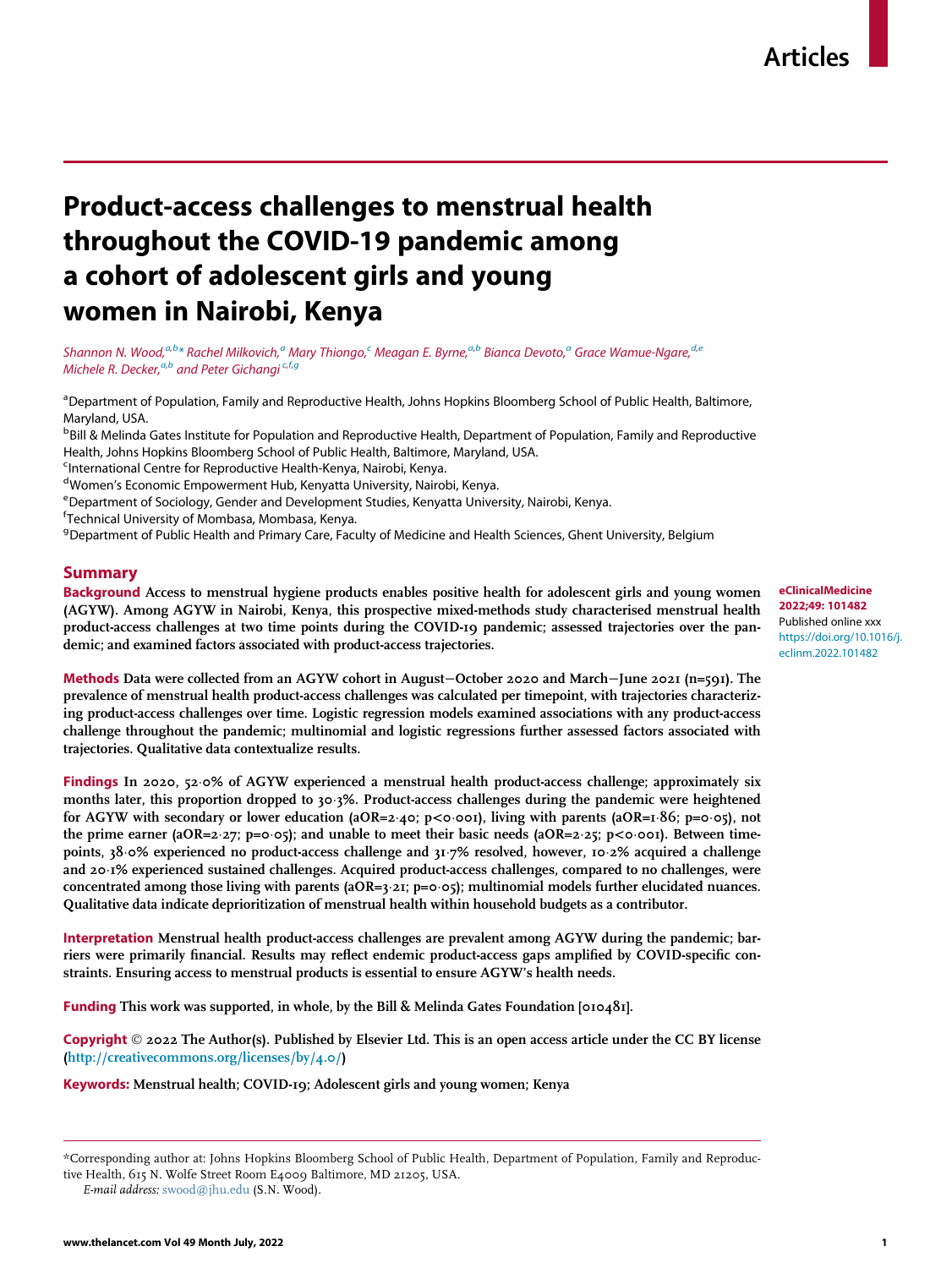#### Research in Context

#### Evidence before the study

Pre-pandemic evidence suggests access challenges for adolescent girls and young women (AGYW) seeking menstrual hygiene products. The COVID-19 pandemic was expected to exacerbate endemic difficulties, with experts predicting additional barriers to accessing menstrual hygiene products due to supply chain disruptions and shop closures. We searched PubMed on May 04, 2022, using search terms "(COVID-19 OR coronavirus) AND (menstrual health or menstrual hygiene or menstrual hygiene management)." This search yielded 14 articles, of which three were empirical articles focused on menstrual health among AGYW in sub-Saharan Africa. One study, from the same authorship team, presented high-level prevalence data on menstrual health product-access challenges within the context of a myriad of health and safety risks for AGYW in Nairobi, Kenya. The second study utilized content analysis to examine Kenyan primary school textbooks content on water, sanitation, and hygiene, and situated this analysis within a literature review of international menstrual hygiene management policy guidance. The third study, conducted in Zambia, reported increased uptake of free menstrual products from sexual and reproductive health hubs after they reopened from COVID-19 restrictions, with qualitative data contextualizing how COVID closures of these hubs led to ineffective menstrual product usage for AGYW. Other articles included commentaries and facility-level analyses, and studies conducted in high-income settings.

#### Added value of the study

To the best of our knowledge, this is the first study to examine menstrual health product-access challenges among AGYW in sub-Saharan Africa against the backdrop of the COVID-19 pandemic. Our mixed-methods prospective results embedded within an existing cohort of urban AGYW in Nairobi, Kenya, reveal that in 2020 over half of AGYW experienced a menstrual health product-access challenge. Six months later, in 2021, this proportion dropped to just under one in three. Both quantitative and qualitative data suggest severe financial burdens for AGYW and their families as inhibitors to purchasing and using menstrual products.

#### Implications of all the available evidence

Menstrual health product-access challenges are endemic for AGYW, however, at points of heightened COVID restrictions and economic burdens for AGYW in Nairobi, Kenya, barriers exacerbated girls' ability to access menstrual hygiene products. These data elucidate the need to prioritize menstrual health within pandemic recovery efforts and invest in long-term economic empowerment for young women and girls.

## Introduction

Menstrual hygiene management is a public health issue that is gaining increasing global attention among researchers, advocates, and policymakers.<sup>1</sup> While challenges to managing menstrual health occur for women over the life course, the gendered social ramifications of such challenges are profound for adolescent girls and young women (AGYW). AGYW, who are at the cusp of menarche, have less knowledge of their bodies, while concurrently navigating school, family, and dating relationships, $2,3$  $2,3$  $2,3$  with limited economic independence. Menstrual hygiene management is a multi-faceted concept that also includes issues surrounding privacy, sanitary disposal, comfort, dignity, and cleanliness, however, access to menstrual products remains a critical challenge for AGYW seeking to manage menstruation.4[−](#page-10-3)<sup>6</sup> Though prevalence data within low-and middle-income countries remain limited, global qualitative evidence suggests a multitude of challenges to managing menstrual health, including stigmatization of menstrual health discussions within families, schools, and social networks—without this transmission of knowledge, AGYW are left unprepared and with inadequate information to manage their menstruation[.3](#page-10-2)[,7](#page-10-4) Economic-related challenges, including difficulty affording products and limited purchasing and negotiating power further undermine menstrual product access, including through deprioritizing young women's health and hygiene needs within families and partnerships.[7](#page-10-4)

The menstrual health challenges AGYW face during adolescence may have a far-reaching impact on their health, and social and economic opportunities. Previous literature has explored the absence from school and/or work due to menstrual challenges.<sup>[8](#page-10-5),[9](#page-10-6)</sup> Specifically, Hennegan and colleagues found that among AGYW in Burkina Faso, Nigeria, and Niamey, Niger who attended school in the past year, 15-23% missed school due to menstruation over the year.<sup>[10](#page-10-7)</sup> Shame, taunting from peers, inadequate support from teachers and family members, and limited financial means to purchase products further exacerbate AGYW's difficulty managing menstruation. ${}^{II}$  To mitigate social impact, some AGYW will find alternative products and/or rely on transactional partnerships for assistance in obtaining menstrual products.<sup>[9,](#page-10-6)[12](#page-10-9)</sup>

Prior to the onset of the COVID-19 pandemic, over half (54%) of Kenyan girls faced challenges in accessing menstrual products $13$  and an estimated 65.0% of women and girls could not afford sanitary pads.<sup>[14](#page-10-11)</sup> Despite efforts by the Government of Kenya to reduce prices of menstrual hygiene products, a typical pack of eight sanitary pads costs around \$1.00 USD, a price unaffordable to most households.<sup>[15](#page-10-12)</sup> Commonly used alternatives to sanitary pads focus on natural products, including toilet paper, blankets/cloth, and other natural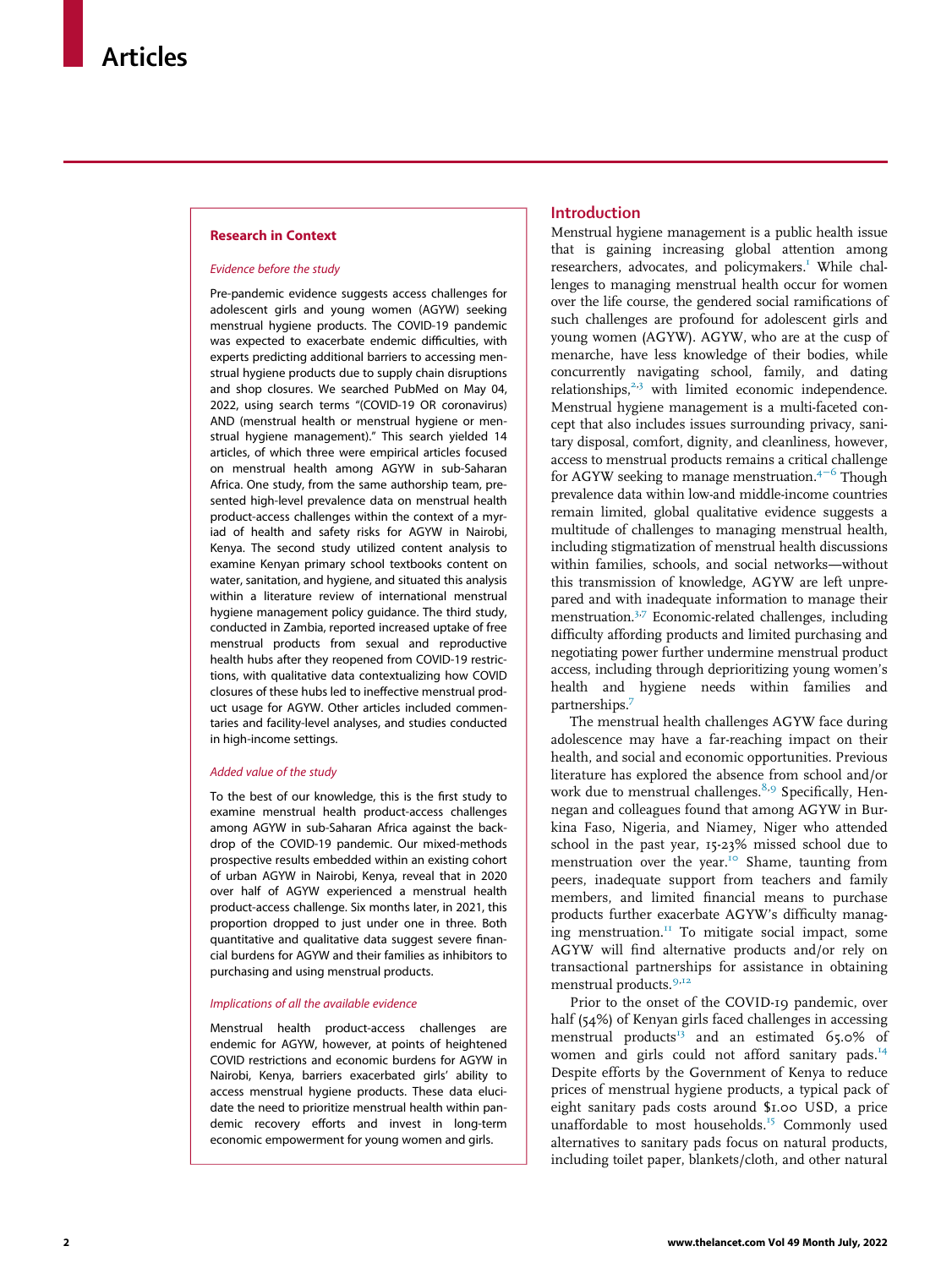materials.<sup>[13](#page-10-10)</sup> Importantly, recent initiatives by the Kenyan Ministry of Health and Ministry of Education have sought to address barriers to menstrual hygiene management for women and girls. Specifically, in 2017, The Basic Education Act No.17 ensured provision of "free sufficient and quality sanitary towels to every girl child registered and enrolled in a public basic education institution who has reached puberty and provide a safe and environmentally sound mechanism for disposal of the sanitary towels".<sup>[13](#page-10-10)</sup> Additional policies have further recognized the gender-based inequities resulting from menstrual health difficulties and sought to address knowledge- and stigma-related barriers.

In Kenya, the COVID-19 pandemic thus far has incurred profound sexual and reproductive health (SRH) consequences for AGYW<sup>16−18</sup>; it was expected to create additional barriers to menstrual product access, due to supply chain disruptions, restrictions on move-ment, and shop closures.<sup>[19](#page-10-14)</sup> AGYW may be particularly vulnerable to COVID-related menstrual health productaccess challenges at times of heighted COVID-19 restrictions, particularly school closures, which previously served as an access point to menstrual hygiene products, given free provision of products outlined by the Basic Education Act. In March 2020, schools nation-wide closed for six months, and opened partially in October 2020 and fully in January 2021.<sup>[22](#page-10-15)</sup> Urban AGYW within Nairobi, Kenya are further vulnerable to these disruptions, given heightened COVID-19 cases and deaths in the capital city throughout this time period.[23](#page-10-16) These concerns are elevated within informal settlements in Nairobi, where AGYW are less able to practice COVID-19 preventative behaviors like social distancing and handwashing. To better understand the evolving menstrual health needs of AGYW in Nairobi, Kenya over the course of the COVID-19 pandemic, this study aimed to: 1) characterize menstrual health product-access challenges at two time points during the COVID-19 pandemic; 2) assess menstrual health product-access challenge trajectories over the pandemic; and 3) examine factors associated with menstrual health product-access challenge trajectories. We hypothesized that return to school would ease product-access challenges, however, such challenges could be sustained for AGYW with heightened economic difficulties and unable to meet their basic needs.

## Methods

This mixed-methods study draws on prospective data collected from a cohort of adolescents and young adults in Nairobi from two time points during the COVID-19 pandemic: 2020 survey wave (August−October 2020) and approximately six months later at 2021 survey wave (March−June 2021). The overarching goal of the parent study was to understand urban adolescent reproductive health behaviors; with the onset of the COVID-19 pandemic, additional objectives were added to explore the gendered impact of the pandemic on youth health and safety. Quantitative data are complemented by qualitative focus group discussions (FGDs) and in-depth interviews (IDIs) with AGYW. Baseline data are not included within the present analysis due to lack of data on menstrual hygiene. Detailed study procedures are outlined elsewhere.<sup>[16](#page-10-13)[,24](#page-11-0)</sup>

## Ethics statement

Ethical approval was obtained from the Ethics Review Committee at Kenyatta National Hospital/University of Nairobi and the Institutional Review Boards at Johns Hopkins Bloomberg School of Public Health. Informed consent was obtained from study participants prior to enrollment in the study.

### Quantitative data collection

Briefly, the youth cohort was initially recruited in June −August 2019 using respondent-driven sampling.[24](#page-11-0),[25](#page-11-1) At the time of recruitment, eligible youth were 15- 24 years, unmarried, and residing in Nairobi County for at least one year prior to completing the baseline survey. Of those completing the baseline survey, 95% (total n=1,293; n AGYW=610) provided recontact information and consent. At the August-October 2020 wave, 94% (total  $n=1,217$ ; n AGYW=610) of these participants were recontacted, consented, and completed the survey. The March-June 2021 survey wave had follow-up rate=97%; total n=1,177; n AGYW=591.

Surveys were specific to gendered impacts of COVID-19 on youth economic, health, and social experiences, including menstrual health. In adherence to COVID-19 restrictions, quantitative data were collected remotely via phone interviews using Open Data Kit (ODK) software. Surveys were conducted by trained resident interviewers in English or Swahili, based on participant preference. For the present analysis, the analytic sample was limited to AGYW who consented to be recontacted and completed surveys at both time points  $(n=591)$ .

#### Quantitative measures

The primary outcome of interest, menstrual health product-access challenge, was assessed via single multi-choice item at both time points<sup>[26](#page-11-2)</sup>; this outcome is specified as a product-access challenge given it assesses only one aspect of menstrual hygiene management.<sup>4[−](#page-10-3)6</sup> At 2020 survey, all AGYW were asked whether they had "experienced any of the following challenges in accessing menstrual hygiene products since the start of the COVID-19 restrictions?" Responses included "could not go to the store to buy it"; "was not comfortable asking someone to go to the store"; "the products I need are not available at the store now"; "I do not have enough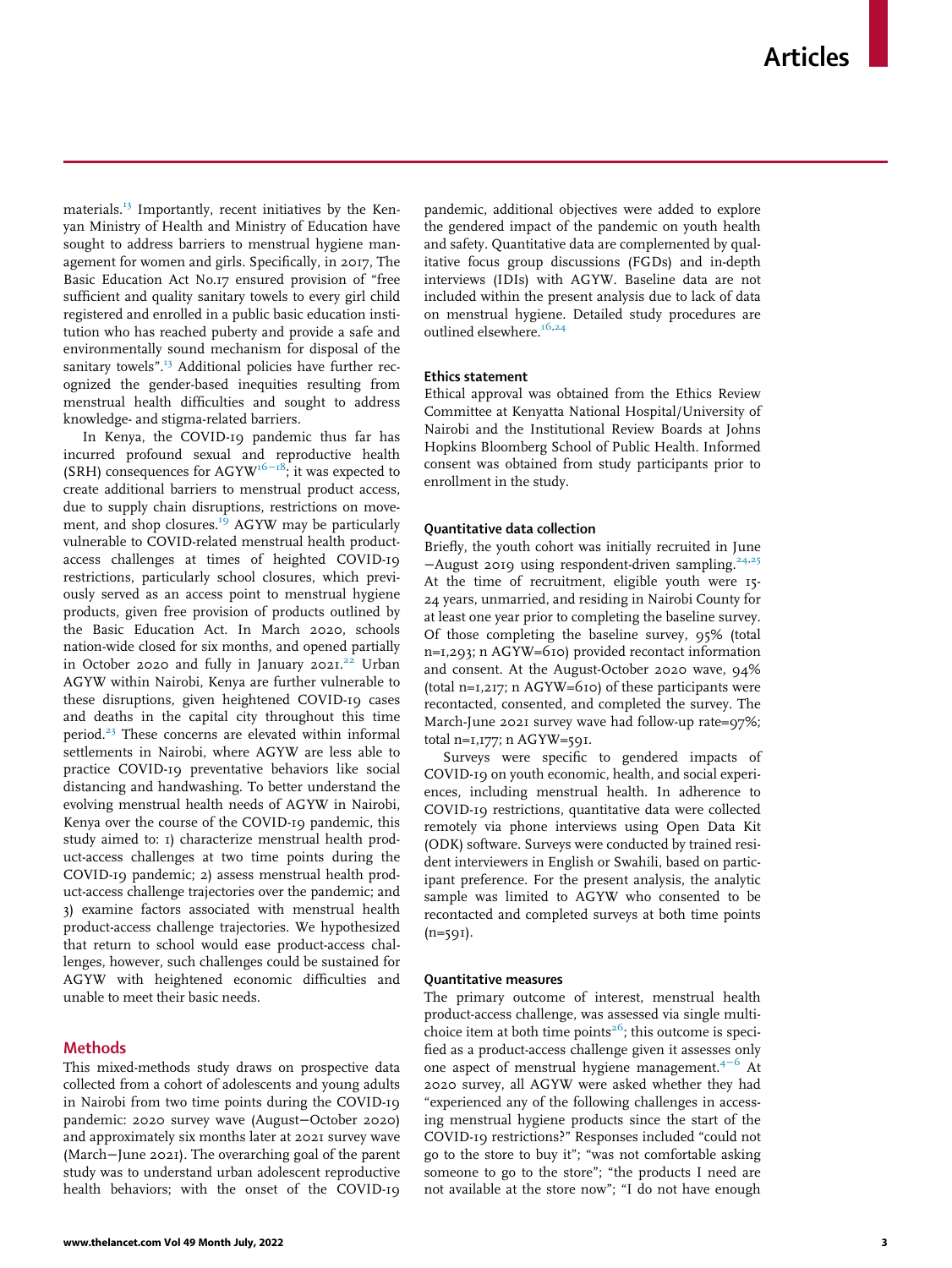money to buy the products"; "other"; or "I did not experience any challenges." At 2021 survey, young women were asked the same survey item with reference to the past six-months to capture time between survey rounds. Additionally, at 2021 survey, two further response options were included at the request of the study team and stakeholders: "I do not see the people who used to give me the products anymore" and "the organization that was supporting us with the products closed." Per time point, a binary measure was constructed indicative of any product-access challenge vs. no product-access challenge.

A categorical measure was then created to characterize menstrual health product-access challenge trajectory, i.e., changes in product-access challenges between time points, with the following response categories: 1) no product-access challenge (did not experience challenge at either time); 2) resolved productaccess challenge (challenge at 2020 but not 2021); 3) acquired product-access challenge (no challenge at 2020, but challenge at 2021); and 4) sustained product-access challenge (challenge at both 2020 and 2021).

Sociodemographic and economic factors postulated to be associated with menstrual health productaccess challenge trajectories included age (16-20; 20- 25 years); education (secondary or less; college/university); main activity prior to COVID-19 (student, caregiver, or other; employed in formal or informal sector); household composition (living independent of parents; living with parents); self-assessed household ladder tertile (highest; middle; lowest); prime earner in household (yes; no); and ability to meet basic needs (very able/somewhat able; not very able/ not able at all). All sociodemographic and economic factors were measured at 2020 survey.

#### Quantitative analysis

Descriptive analysis assessed the prevalence of menstrual health product-access challenges and specific barriers encountered, at each time point. Bivariate (not shown) and multivariable logistic regression models first examined factors associated with any menstrual health product-access challenge during the COVID-19 pandemic. Proportions of sociodemographic and economic factors by menstrual health product-access challenge trajectory were then calculated, with design-based F-statistics utilized to account for significance across trajectory category; bivariate and multinominal logistic regression examined sociodemographic and economic factors across menstrual health product-access challenge trajectories (referent no product-access challenge). Additional logistic regression models further characterized relationships between acquired vs. no productaccess challenges and sustained vs. resolved productaccess challenges. Covariates for the multivariable

models were selected a priori based on theory, and collinearity amongst covariates assessed.

All analyses were conducted using Stata 16 (College Station, TX). Once restricted to participants who completed survey at both time points, no missing observations for the primary outcome of interest were observed; sample size floats to accommodate small amounts of missing covariate data  $\left\langle \langle 1\% \rangle \right\rangle$ . Sampling weights accommodate the respondent driven sampling study design using RDS-II (Volz-Heckathorn) weights, post-estimation adjustment based on 2014 Kenya Demographic and Health Survey (KDHS) population data (age, sex, education levels), and loss-to-follow-up. All presented estimates are weighted; statistical testing accounts for clustering among participants recruited by the same recruiter at baseline. Statistical significance was set a priori at  $p < 0.05$ .

#### Qualitative data collection and analysis

FGDs were conducted in August 2020 and IDIs at both time periods (October 2020 and April 2021). FGD participants were identified through community-partnered recruitment, with support from local youth organizations. Youth did not need to complete the quantitative surveys to be eligible for participation in FGDs. Female FGDs included approximately four participants per group (four FGDs with young women; n=16). FGDs followed a semi-structured guide, with questions focused on gender power dynamics, norms, and indirect COVID-19 impacts.

IDIs were conducted immediately following quantitative data collection at each time point with youth participants purposefully sampled from the cohort. IDI participants were selected based on age, education level, school and/or employment status, and household composition (n=10 2020; n=10 2021 IDIs with young women). Semi-structured IDIs discussed gender power dynamics and personal experiences related to COVID-19, including socioeconomic impacts and perceptions of COVID-19 restrictions.

FGDs and IDIs utilized Zoom teleconferencing. Oral consent was collected from all qualitative participants. Discussions were audio-recorded, transcribed verbatim, and translated to English language (if needed) for inductive and deductive thematic analysis. As these data focused broadly on reproductive health. Codes specific to menstrual health experiences and challenges, including COVID-related impacts, accessibility, and affordability, were extracted and organized into matrices for synthesis.

## Role of the funding source

The funding source played no role in the study design; collection, analysis, and interpretation of data; in writing the report; or in the decision to submit the paper for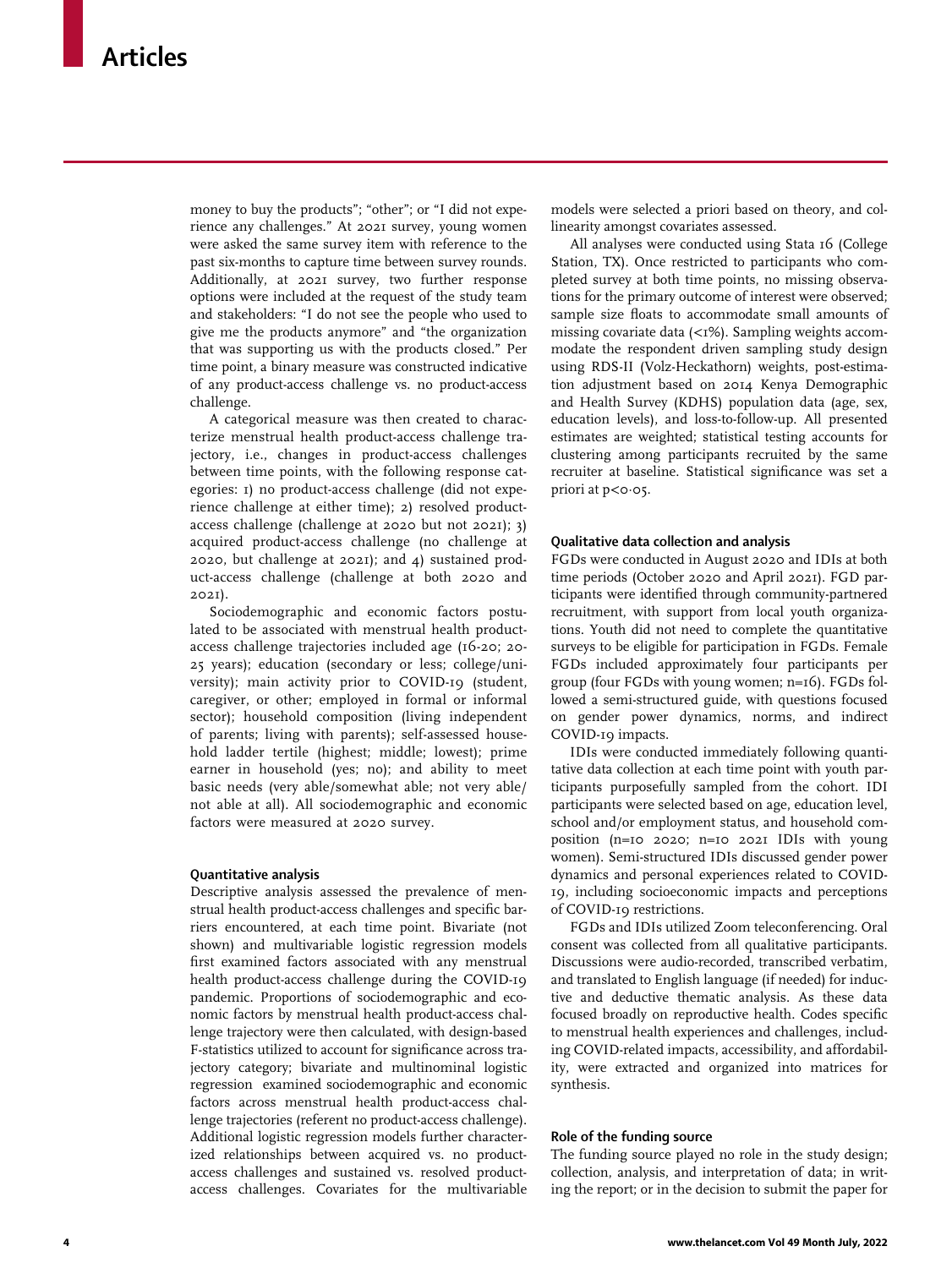publication. All authors accessed the data and read and approved the final version of this manuscript and agreed to submit for publication.

## Results

#### Quantitative results

At the 2020 survey, 52.0% of AGYW experienced any menstrual health product-access challenge ([Table 1\)](#page-4-0); six months later in 2021, this proportion dropped to  $30.3\%$ . At both time points, challenges concentrated around lack of money to buy products  $(45.1\% 2020$  versus  $26.4\%$  2021).

Overall, 62¢0% of AGYW reported a menstrual health product-access challenge at either time point [\(Table 2](#page-5-0)). Heightened odds of any product-access challenge throughout the pandemic were observed for AGYW with secondary or less education, compared to those in college/university (adjusted odds ratio (aOR)  $=2.40;$  95% confidence interval (CI)= $I.4I-4.08;$ p<0¢001), living with their parents, compared to those living independently (aOR= $I.\overline{86}$ ; 95% CI= $I.\overline{13}$ -3 $\cdot$ 05; p=0¢05), who were the prime earner in their household (aOR=2.27; 95% CI=1.17-4.38; p=0.05), and unable to meet their basic needs (aOR=2·25; 95% CI=1·41-3·59;  $p < o \cdot o \circ 1$ ).

When examining menstrual health product-access challenge trajectories, 38.0% of AGYW experienced no menstrual health product-access challenges and 31¢7% resolved product-access challenges over the course of the pandemic, however, 10·2% of AGYW acquired menstrual health product-access challenges between 2020 and 2021 and 20¢1% sustained product-access challenges across time points ([Table 3](#page-6-0); [Figure 1](#page-7-0)). Bivariately, education level was associated with menstrual health product-access challenge trajectory  $(p < 0.001)$ , with higher proportions of more educated young women reporting no product-access challenges  $(50.6%)$  compared to lesser educated young women (31 $\cdot$ .0%). Ability to meet basic needs was further associated with menstrual health product-access challenge trajectory ( $p$ < $o$  $·$  $o$ 1); among young women who reported that they were very/somewhat able to meet their basic needs, higher proportions reported no product-access challenges (46 $\cdot$ 9%), compared to 30 $\cdot$ 2% of those not very/ not at all able to meet their basic needs.

Multivariable multinomial models are presented in [Table 4](#page-8-0), comparing resolved, acquired, and sustained menstrual health product-access challenges to no menstrual health product-access challenge (referent). Young women with secondary or lower education (adjusted relative risk ratio (aRRR)=2.73;  $95\%$  CI=1.49-5.01; p<0¢001), those who were prime earner within the household (aRRR=2 $\cdot$ 36; 95% CI=1 $\cdot$ 09 $\cdot$ 5 $\cdot$ 08; p=0 $\cdot$ 02), those living with their parents (aRRR=2·12; 95%  $CI = I \cdot I \cdot 7 \cdot 3 \cdot 85$ ; p=0 $\cdot$ 05), and those who were unable to meet their basic needs (aRRR= $2.82$ ; 95% CI= $1.65-4.81$ ; p<0¢001) displayed increased likelihood of resolving MHM between 2020 and 2021, compared to those with no product-access challenges. Lower education levels were similarly associated with increased risk of sustained MHM access challenges (aRRR=2·40; 95%  $CI = I \cdot I4 - 5 \cdot 06$ ; p=0 $\cdot 03$ ), as was inability to meet basic needs (aRRR=2·16; 95% CI=1·21-3·85; p=0·01). Once adjusted, no sociodemographic or economic factors were significantly associated with acquiring menstrual health product-access challenges between time points.

Further multivariable logistic regression models were used to examine comparisons between acquired menstrual health product-access challenge and no challenges, as well as sustained menstrual health productaccess challenge and resolved product-access challenges [\(Table 5\)](#page-9-0). Compared to those with no challenges, AGYW living with their parents reported increased

<span id="page-4-0"></span>

|                                                              | 2020 Survey Wave (n= 611) | 2021 Survey Wave (n= 591) |
|--------------------------------------------------------------|---------------------------|---------------------------|
|                                                              |                           | % (n)                     |
| Any product-access challenge                                 | 52.0 (318)                | 30.3 (179)                |
| Specific product-access challenge*                           |                           |                           |
| Lack of money to buy products                                | 45.1(275)                 | 26.4(156)                 |
| Could not go to store to buy                                 | 7.8(48)                   | 1.6(10)                   |
| Was not comfortable asking someone to go to store            | 5.1(31)                   | 3.0(18)                   |
| Products unavailable at store                                | 3.0(18)                   | 0.7(4)                    |
| Other                                                        | 0.3(2)                    | 0.9(5)                    |
| Organization that was supporting us closed                   |                           | 2.7(16)                   |
| I do not see the people who used to give me products anymore |                           | 2.3(14)                   |

Table 1: Menstrual health product-access challenges among young women during the COVID-19 pandemic.

− not a response option during 2020 data collection.

<span id="page-4-1"></span>\* not mutually exclusive.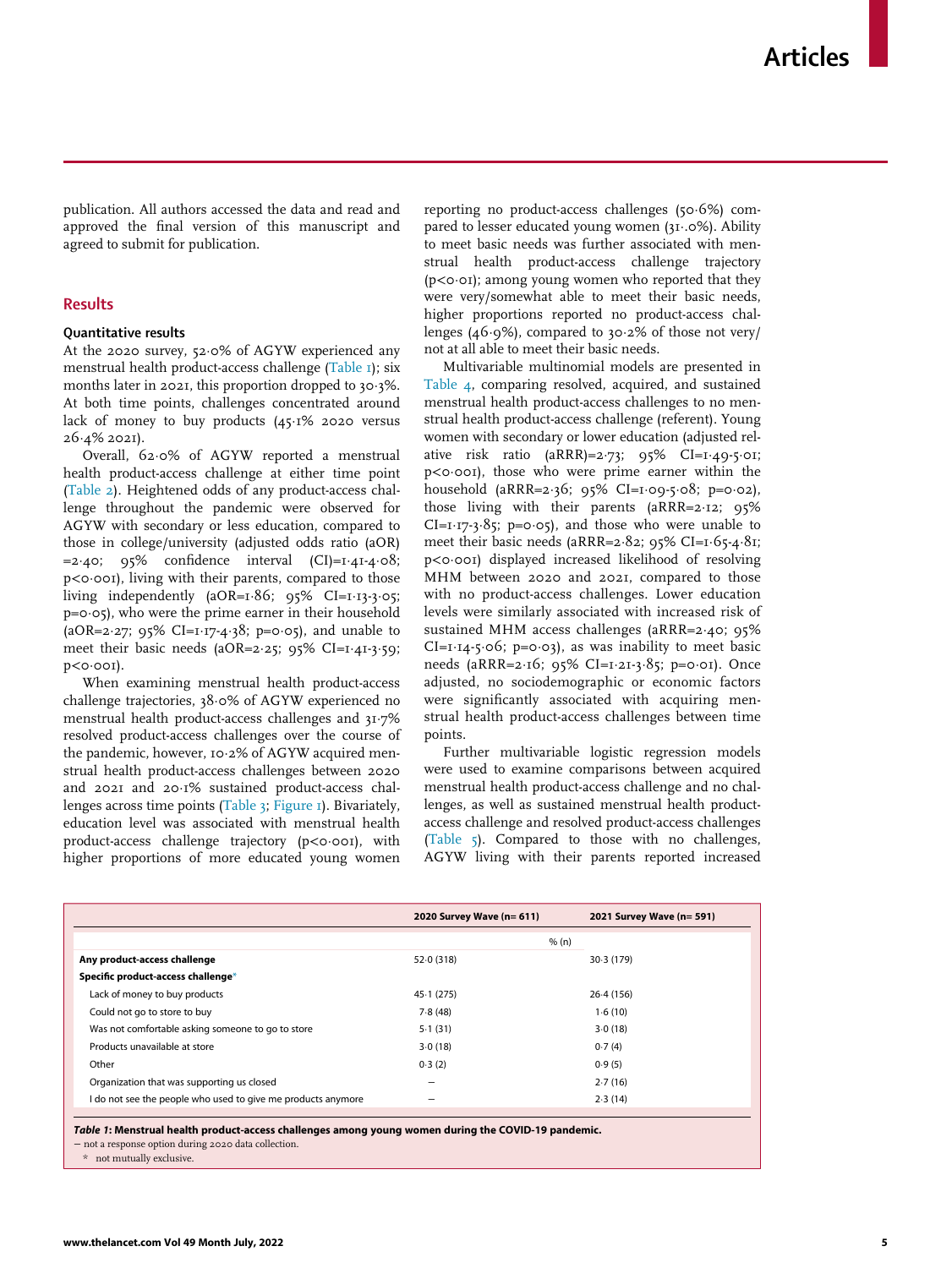<span id="page-5-0"></span>

|                                 | <b>Overall Sample Distribution</b> | Any Access Challenge During COVID-19<br>Pandemic <sup><math>\pm</math></sup> (n=366; 62.0%) |                        |
|---------------------------------|------------------------------------|---------------------------------------------------------------------------------------------|------------------------|
|                                 | Column %                           | Row %                                                                                       | aOR (95% CI)           |
| Age                             |                                    |                                                                                             |                        |
| 16-20 years                     | 29.9                               | 65.8                                                                                        | ref                    |
| 20-25 years                     | 70.1                               | 60.4                                                                                        | 1.22(0.61, 2.41)       |
| Education                       |                                    |                                                                                             |                        |
| Secondary or less               | 64.3                               | 69.0                                                                                        | $2.40(1.41, 4.08)$ *** |
| College/University              | 35.8                               | 49.4**                                                                                      | ref                    |
| Main activity prior to COVID-19 |                                    |                                                                                             |                        |
| Student, caregiver, and other   | 51.9                               | 63.0                                                                                        | ref                    |
| Employed                        | 48.1                               | 60.9                                                                                        | 0.81(0.49, 1.35)       |
| Household composition           |                                    |                                                                                             |                        |
| Living independent of parents   | 32.8                               | 55.8                                                                                        | ref                    |
| Living with parents             | 67.2                               | 65.0                                                                                        | $1.86$ (1.13, 3.05)*   |
| Household SES tertile           |                                    |                                                                                             |                        |
| Highest                         | 41.0                               | 61.1                                                                                        | ref                    |
| Middle                          | 22.8                               | 59.2                                                                                        | 0.78(0.43, 1.40)       |
| Lowest                          | 36.3                               | 64.8                                                                                        | 0.83(0.47, 1.47)       |
| Prime earner in household       |                                    |                                                                                             |                        |
| No                              | 85.3                               | 60.2                                                                                        | ref                    |
| Yes                             | 14.7                               | 72.4                                                                                        | $2.27(1.17, 4.38)^*$   |
| Ability to meet basic needs     |                                    |                                                                                             |                        |
| Very/somewhat able              | 46.6                               | 53.1                                                                                        | ref                    |
| Not very/not at all able        | 53.4                               | $69.8**$                                                                                    | $2.25(1.41, 3.59)$ *** |

Table 2: Multivariable logistic regression of any menstrual health product-access challenge during the COVID-19 pandemic, compared to no challenge, by sociodemographic and economic factors at 2020 survey.

<span id="page-5-3"></span><span id="page-5-2"></span>Adjusted models inclusive of all variables within the table. Bolded values indicate  $p < 0.05$ .

 $^\pm~$  p-value to assess difference in any menstrual health product-access challenge across factors from design-based F statistic.

- $*$  p<0.05.
- \*\* p<0.01.

\*\*\* p<0.001.

<span id="page-5-1"></span>odds of acquiring menstrual health product-access challenges (aOR=3.21; 95% CI=1.18-8.69; p=0.05. No further demographics were significantly associated with acquired product-access challenges nor sustained product-access challenges.

## Qualitative results

At 2020, AGYW shared that their parents typically procured sanitary pads. However, due to COVID-related loss of income, households were forced to reprioritize spending on basic needs, such as food, with menstrual hygiene products becoming a lesser priority.

Okay, right now something which the youth need are pads. Now you see, poverty is the one which parents provide sanitary pads; you see it has become hard with that story.

-Young woman, 20-24 years.

AGYW further described that loss to household finances was compounded with closures of NGOs that would generally offer free sanitary pads. These closures left young women without reliable sources and inadequate funds to obtain menstrual hygiene products.

You find jobs have been terminated and then adolescent girls have been challenged. As you can find like in slums most of them are dependent on those NGOs, so as to get pads, but you find right now they are suffering a lot because most of them have been closed.

Young woman, 15-19 years.

In cases where their parents were unable to afford sanitary pads, AGYW themselves or their peers were forced to seek out other sources.

Sometimes my mother does not get money. So, sometimes if I want to buy pads... Now, it is not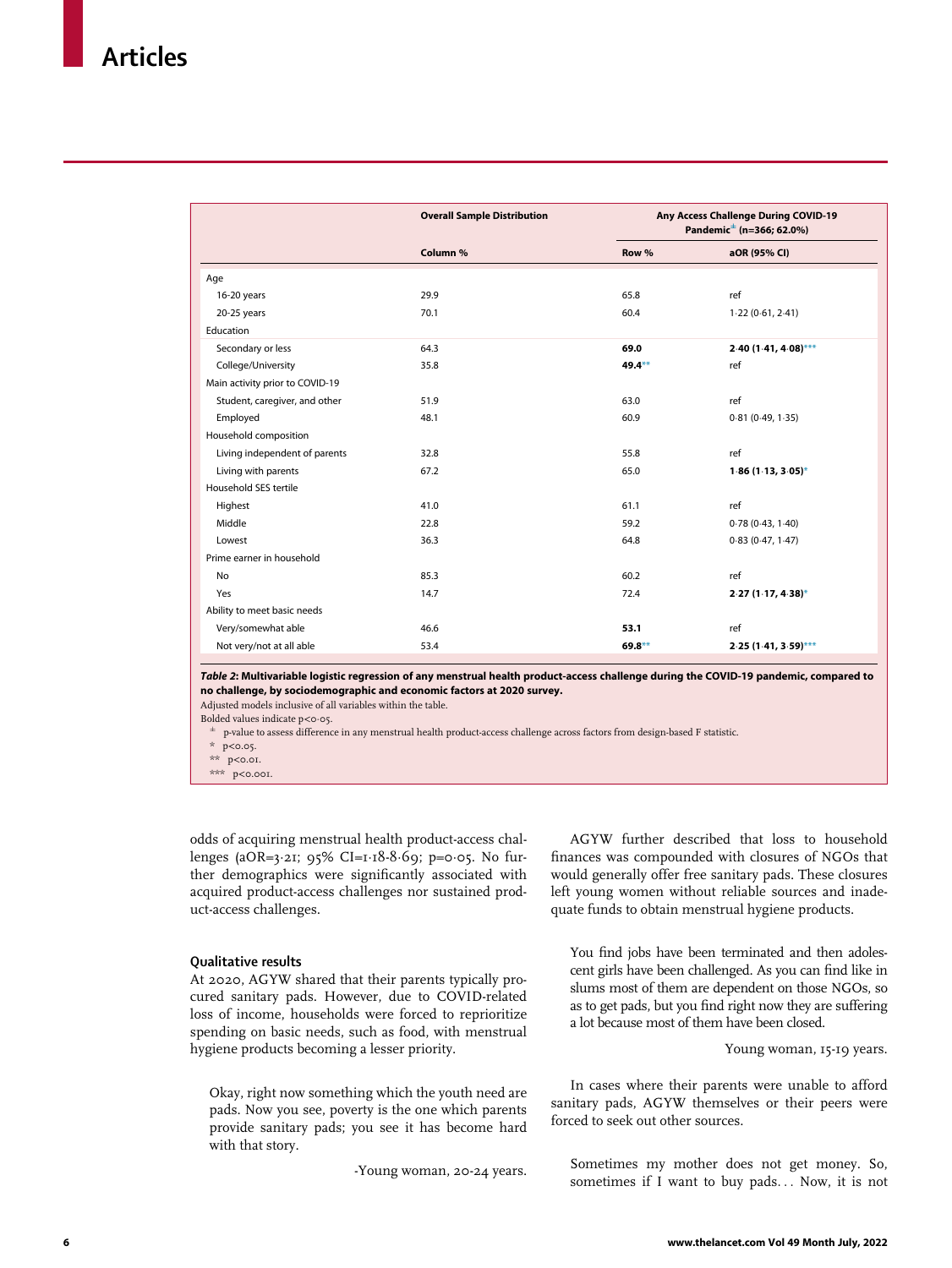<span id="page-6-0"></span>

|                                         |                               |                 | Acquired(n=60) | Sustained(n=119) | $p$ -value $^{\pm}$ |
|-----------------------------------------|-------------------------------|-----------------|----------------|------------------|---------------------|
|                                         | No difficulty(n=225)<br>row % | Resolved(n=188) |                |                  |                     |
| Total %                                 | $38 - 0$                      | 31.7            | $10-2$         | $20-1$           |                     |
| Age                                     |                               |                 |                |                  | 0.06                |
| 16-20 years                             | 34.2                          | $31 - 2$        | 18.0           | $16-6$           |                     |
| 21-25 years                             | 39.6                          | 31.9            | 6.9            | 21.5             |                     |
| Education                               |                               |                 |                |                  | $<$ 0 $\cdot$ 001   |
| Less than secondary                     | 31.0                          | 35.6            | $11-2$         | 22.2             |                     |
| Secondary or above                      | 50.6                          | 24.8            | 8.4            | $16-2$           |                     |
| Main activity prior to COVID-19         |                               |                 |                |                  | 0.09                |
| Student, caregiver, and other           | 37.0                          | $33-1$          | 11.4           | 18.5             |                     |
| Employed                                | 39.1                          | 30.3            | 8.9            | $21 - 7$         |                     |
| Household composition                   |                               |                 |                |                  | 0.06                |
| Living with parents                     | 35.0                          | $34-1$          | 12.3           | 18.7             |                     |
| Living independent of parents           | 44.3                          | 26.9            | 5.9            | 22.9             |                     |
| Household SES tertile                   |                               |                 |                |                  | 0.07                |
| Highest                                 | 39.0                          | 32.0            | 14.0           | $15-1$           |                     |
| Middle                                  | 40.8                          | 28.9            | 13.2           | 17.2             |                     |
| Lowest                                  | 35.2                          | 33.2            | 4.1            | 27.5             |                     |
| Prime earner in household               |                               |                 |                |                  | 0.11                |
| No                                      | 39.8                          | 30.9            | $10-8$         | 18.5             |                     |
| Yes                                     | 27.6                          | $36-4$          | $6-7$          | 29.3             |                     |
| Ability to meet basic needs             |                               |                 |                |                  | $<$ 0 $\cdot$ 001   |
| Very/somewhat able                      | 46.9                          | 24.0            | 12.6           | $16-4$           |                     |
| Not very/not at all able                | 30.2                          | 38.4            | 8.1            | 23.3             |                     |
| Transactional relationship in past year |                               |                 |                |                  | 0.49                |
| No transactional relationship           | 37.9                          | 33.7            | 10.9           | 17.5             |                     |
| Transactional relationship              | 38.2                          | 28.5            | 9.0            | 24.3             |                     |

Table 3: Bivariate analysis of menstrual health product-access challenge trajectory from 2020-2021, by sociodemographic and economic factors at 2020 survey (n=591).

Bolded values indicate  $p < 0.05$ .

§ p-value to assess difference in menstrual health product-access challenge trajectory across factors from design-based F statistic.

there. So, you see that if you ask mum for the money, she does not have... I am made to look from outside.

Young woman, 23 years

Several AGYW participants noted that lack of money for menstrual hygiene products could lead to sexual relationships that included differential power dynamics and/or the exchange of money or goods, and accompanying sexual health concerns, particularly STI/HIV risk.

[Young women] find it is hard to get pads − then this makes them get into relationships, which they will depend on. So, when they get in [these] relationships, they start to have that early sex. You see? As like it is not anything they want. Their background pushes them so much.

-Young woman, 20-24 years

## **Discussion**

These mixed-methods results elucidate the productaccess challenges that AGYW in urban communities of Nairobi, Kenya faced when attempting to secure menstrual products throughout the COVID-19 pandemic. In line with our initial hypotheses, difficulties in securing menstrual hygiene products dropped by 20% between survey rounds, however, approximately one in three AGYW still reported difficulties managing their menstruation at 2021 wave; sustained (20·1%) and acquired (10¢2%) menstrual health product-access challenges can undermine girls' educational and professional aspirations. At both time points, product-access challenges were primarily financial—these results challenge supply chain concerns and instead center the menstrual health product-access narrative on strained financial resources and deprioritization of menstrual health during economic and health crises. Ultimately, results corroborate endemic difficulties that women and girls face when seeking to manage their menstruation—while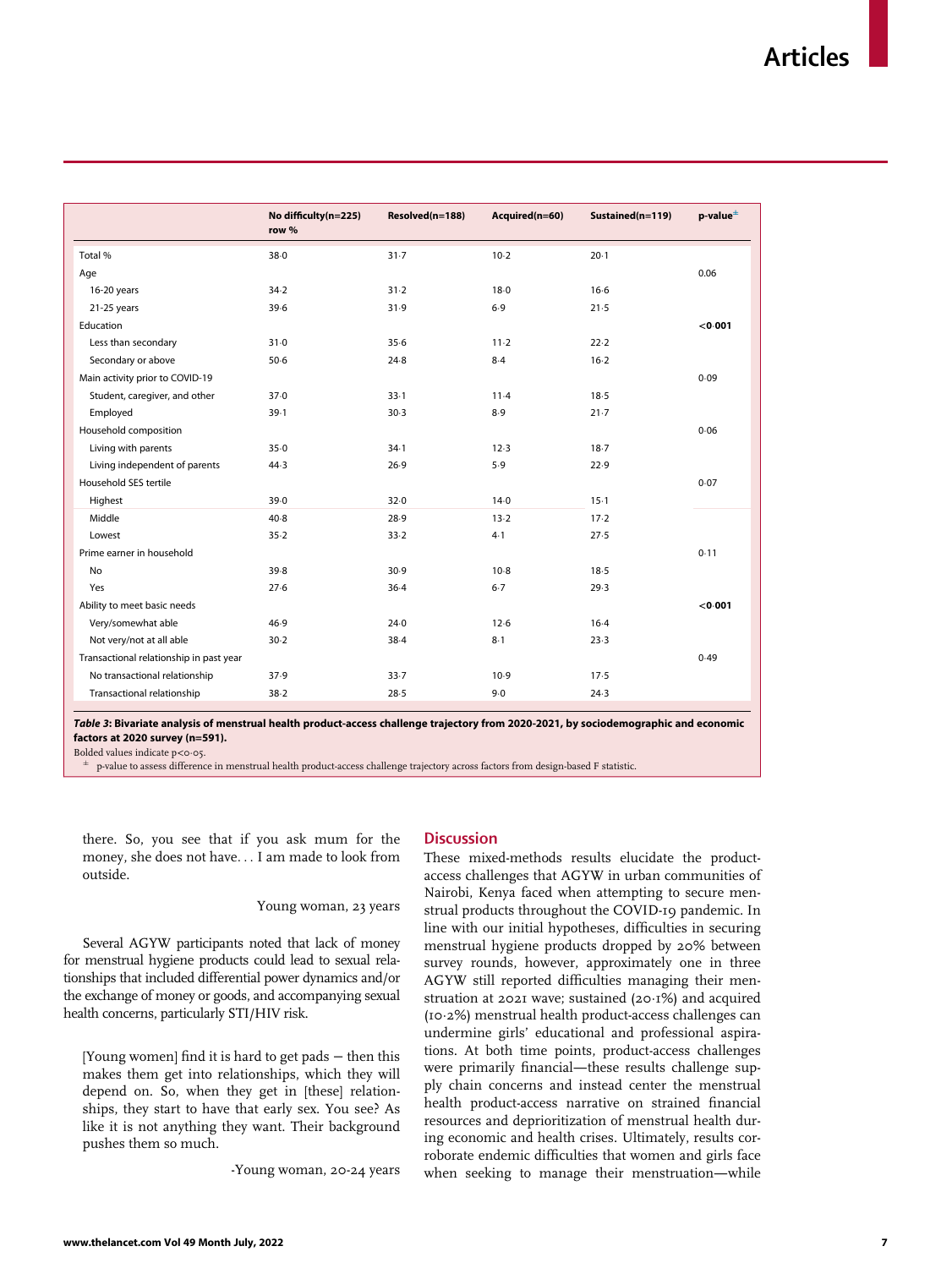<span id="page-7-0"></span>

Figure 1. Sankey diagram depicting changes in menstrual health product-access challenge trajectories among young women in Nairobi, Kenya from 2020 to 2021 survey waves (n=591). Sankey diagram of transitions between any menstrual health productaccess challenge and no menstrual health product-access challenge between 2020 survey and 2021 survey. Red indicates continued product-access challenges at both time points. Green indicates no product-access challenge at either time point. Yellow indicates transition from either a product-access challenge to no product-access challenge or from no product-access challenge to product-access challenge between survey waves.

this analysis focused on product-access challenges at multiple points during the COVID-19 pandemic, such discussed challenges are in line with pre-pandemic difficulties<sup>[13](#page-10-10)[,14](#page-10-11)</sup> and not unique to times of public health emergencies.

Notably, AGYW's menstrual health difficulties centered around lack of money to buy products at both time points. This was the largest single challenge indicated, with little overlap with other responses. Similarly, AGYW unable to meet their basic needs reported highest odds for any menstrual health product-access challenge during the pandemic (aOR=2.25;  $p$ <0.001) and highest risks for sustained product-access challenges across survey rounds ( $aRRR=2.16$ ; p=0.02). Similar COVID-related product-access issues surrounding financial difficulties in affording products have been previously reported in Zambia and the United States.<sup>[20](#page-10-17)[,21](#page-10-18)</sup> The greatest challenge in interpreting these results is the lack of clarity in the current study regarding the onset of menstrual hygiene product-access challenges, particularly given pre-COVID evidence indicating major difficulties in affording menstrual hygiene products.<sup>[13](#page-10-10),[14](#page-10-11)</sup> Government COVID-19 response policies must necessitate menstrual products as a basic need and include provision of free menstrual products

within pandemic mitigation and recovery efforts. Together, these results challenge a narrative that has centered on supply chain menstrual hygiene product concerns during COVID-19 and point to economic barriers that were widely reported prior to COVID-19.

Correspondingly, reprioritization of household spending during COVID-19 directly impacted the SRH needs of AGYW, as evidenced by qualitative data describing families no longer being able to afford young women's and girls' menstrual hygiene products. Quantitative data echoed these findings—AGYW who indicated they were the primary earner within the household had over a two-fold likelihood of resolving their menstrual hygiene product-access challenges between mid- and late-COVID periods. These results highlight the severe economic shock experienced by AGYW and their families as a result of COVID-19 and the cascade impact on AGYW's health and sanitation needs. While difficulties affording menstrual products are endemic for AGYW, these COVID-related stressors may make it more difficult for some young women to shift their recovery trajectories both immediately and longer-term. Prioritizing economic recovery, job creation, and training for women and girls, as well as addressing systemic power disparities, such as the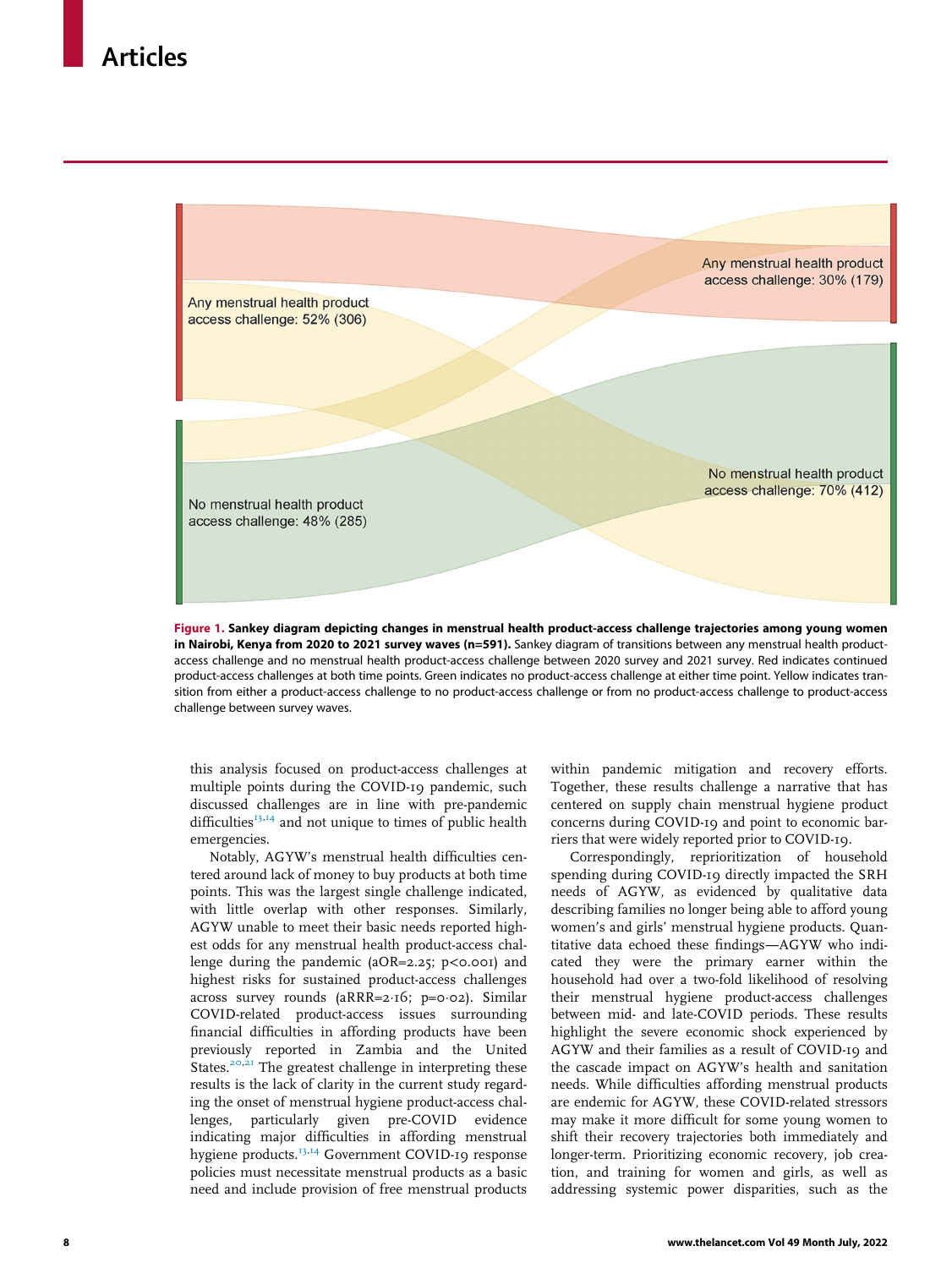<span id="page-8-0"></span>

| MultivariableaRRR (95% CI)<br>Resolved(n=188)<br>Acquired(n=60)<br>Sustained(n=119)<br>Age<br>ref<br>ref<br>ref<br>16-20 years<br>$0.44(0.18, 1.11)^{\pm}$<br>$20-25$ years<br>1.57(0.74, 3.36)<br>1.54(0.59, 3.99)<br>Education<br>Secondary or less<br>$2.73(1.49, 5.01)$ ***<br>1.57(0.64, 3.85)<br>$2.40(1.14, 5.06)$ *<br>College/University<br>ref<br>ref<br>ref<br>Main activity prior to COVID-19<br>ref<br>Student, caregiver, and other<br>ref<br>ref<br>Employed<br>0.72(0.40, 1.30)<br>1.27(0.54, 2.97)<br>0.86(0.42, 1.79)<br>Household composition<br>ref<br>ref<br>Living independent of parents<br>ref<br>$2.30(0.97, 5.47)^{+}$<br>Living with parents<br>1.43(0.74, 2.77)<br>$2.12(1.17, 3.85)^{*}$<br>Household SES tertile<br>ref<br>ref<br>ref<br>Highest<br>Middle<br>0.71(0.36, 1.41)<br>0.79(0.27, 2.31)<br>0.92(0.41, 2.06)<br>0.76(0.40, 1.46)<br>0.30(0.08, 1.11)<br>Lowest<br>1.37(0.67, 2.79)<br>Prime earner in household<br>ref<br>ref<br>No<br>ref<br>$2.18(0.93, 5.14)$ <sup>±</sup><br>Yes<br>$2.36(1.09, 5.08)$ *<br>2.11(0.61, 7.28)<br>Ability to meet basic needs<br>Very/somewhat able<br>ref<br>ref<br>ref |  |  |  |
|----------------------------------------------------------------------------------------------------------------------------------------------------------------------------------------------------------------------------------------------------------------------------------------------------------------------------------------------------------------------------------------------------------------------------------------------------------------------------------------------------------------------------------------------------------------------------------------------------------------------------------------------------------------------------------------------------------------------------------------------------------------------------------------------------------------------------------------------------------------------------------------------------------------------------------------------------------------------------------------------------------------------------------------------------------------------------------------------------------------------------------------------------|--|--|--|
|                                                                                                                                                                                                                                                                                                                                                                                                                                                                                                                                                                                                                                                                                                                                                                                                                                                                                                                                                                                                                                                                                                                                                    |  |  |  |
|                                                                                                                                                                                                                                                                                                                                                                                                                                                                                                                                                                                                                                                                                                                                                                                                                                                                                                                                                                                                                                                                                                                                                    |  |  |  |
|                                                                                                                                                                                                                                                                                                                                                                                                                                                                                                                                                                                                                                                                                                                                                                                                                                                                                                                                                                                                                                                                                                                                                    |  |  |  |
|                                                                                                                                                                                                                                                                                                                                                                                                                                                                                                                                                                                                                                                                                                                                                                                                                                                                                                                                                                                                                                                                                                                                                    |  |  |  |
|                                                                                                                                                                                                                                                                                                                                                                                                                                                                                                                                                                                                                                                                                                                                                                                                                                                                                                                                                                                                                                                                                                                                                    |  |  |  |
|                                                                                                                                                                                                                                                                                                                                                                                                                                                                                                                                                                                                                                                                                                                                                                                                                                                                                                                                                                                                                                                                                                                                                    |  |  |  |
|                                                                                                                                                                                                                                                                                                                                                                                                                                                                                                                                                                                                                                                                                                                                                                                                                                                                                                                                                                                                                                                                                                                                                    |  |  |  |
|                                                                                                                                                                                                                                                                                                                                                                                                                                                                                                                                                                                                                                                                                                                                                                                                                                                                                                                                                                                                                                                                                                                                                    |  |  |  |
|                                                                                                                                                                                                                                                                                                                                                                                                                                                                                                                                                                                                                                                                                                                                                                                                                                                                                                                                                                                                                                                                                                                                                    |  |  |  |
|                                                                                                                                                                                                                                                                                                                                                                                                                                                                                                                                                                                                                                                                                                                                                                                                                                                                                                                                                                                                                                                                                                                                                    |  |  |  |
|                                                                                                                                                                                                                                                                                                                                                                                                                                                                                                                                                                                                                                                                                                                                                                                                                                                                                                                                                                                                                                                                                                                                                    |  |  |  |
|                                                                                                                                                                                                                                                                                                                                                                                                                                                                                                                                                                                                                                                                                                                                                                                                                                                                                                                                                                                                                                                                                                                                                    |  |  |  |
|                                                                                                                                                                                                                                                                                                                                                                                                                                                                                                                                                                                                                                                                                                                                                                                                                                                                                                                                                                                                                                                                                                                                                    |  |  |  |
|                                                                                                                                                                                                                                                                                                                                                                                                                                                                                                                                                                                                                                                                                                                                                                                                                                                                                                                                                                                                                                                                                                                                                    |  |  |  |
|                                                                                                                                                                                                                                                                                                                                                                                                                                                                                                                                                                                                                                                                                                                                                                                                                                                                                                                                                                                                                                                                                                                                                    |  |  |  |
|                                                                                                                                                                                                                                                                                                                                                                                                                                                                                                                                                                                                                                                                                                                                                                                                                                                                                                                                                                                                                                                                                                                                                    |  |  |  |
|                                                                                                                                                                                                                                                                                                                                                                                                                                                                                                                                                                                                                                                                                                                                                                                                                                                                                                                                                                                                                                                                                                                                                    |  |  |  |
|                                                                                                                                                                                                                                                                                                                                                                                                                                                                                                                                                                                                                                                                                                                                                                                                                                                                                                                                                                                                                                                                                                                                                    |  |  |  |
|                                                                                                                                                                                                                                                                                                                                                                                                                                                                                                                                                                                                                                                                                                                                                                                                                                                                                                                                                                                                                                                                                                                                                    |  |  |  |
|                                                                                                                                                                                                                                                                                                                                                                                                                                                                                                                                                                                                                                                                                                                                                                                                                                                                                                                                                                                                                                                                                                                                                    |  |  |  |
|                                                                                                                                                                                                                                                                                                                                                                                                                                                                                                                                                                                                                                                                                                                                                                                                                                                                                                                                                                                                                                                                                                                                                    |  |  |  |
|                                                                                                                                                                                                                                                                                                                                                                                                                                                                                                                                                                                                                                                                                                                                                                                                                                                                                                                                                                                                                                                                                                                                                    |  |  |  |
|                                                                                                                                                                                                                                                                                                                                                                                                                                                                                                                                                                                                                                                                                                                                                                                                                                                                                                                                                                                                                                                                                                                                                    |  |  |  |
| Not very/not at all able<br>$2.82$ (1.65, 4.81)***<br>1.27(0.49, 3.30)<br>$2.16(1.21, 3.85)$ **                                                                                                                                                                                                                                                                                                                                                                                                                                                                                                                                                                                                                                                                                                                                                                                                                                                                                                                                                                                                                                                    |  |  |  |

Table 4: Multinomial analysis of changes in menstrual health product-access challenge trajectory, compared to those with no productaccess challenges, by sociodemographic and economic factors at 2020 survey (n=591).

Adjusted models inclusive of all variables within the table. Bolded values indicate  $p < 0.05$ .

<span id="page-8-3"></span><span id="page-8-2"></span>

 $p < 0.10$ .

<span id="page-8-1"></span> $p < 0.05$ .

\*\*  $p$ <o $\cdot$ o1.

\*\*\* p<0.001.

gender wage gap, may help shift some of the economic and social power imbalances incurred throughout the pandemic.

These results further highlight that AGYW in need of money are seeking their own sources, potentially at the detriment of their health and safety. While many young women do not disclose the means that they go to seek their menstrual hygiene products, a few AGYW indicated the potential role transactional relationships played in obtaining products. Previous literature has linked money for menstrual products to transactional sex,<sup>[9,](#page-10-6)[12](#page-10-9)</sup> and similarly elucidated sexual health and safety risks that could be incurred. Given similar sociocultural linkages between menstrual health and SRH, addressing risks for both SRH and menstrual health in a more synergistic manner could help mitigate the harmful impact of both. $27$ 

Qualitative data further described closure of access points as a key hindrance for AGYW attempting to access menstrual hygiene products. Counter to our initial hypotheses, AGYW did not discuss the closures of schools as an increased product-access difficulty; instead, closures of NGOs that provided free sanitary products pre-COVID were described qualitatively as a major barrier to continued, affordable access. Further research should examine convenient, community-based access points for AGYW, particularly as girls transition out of primary schools.

Results also shed light on the resilience of AGYW throughout the COVID-19 pandemic. Specifically, results highlight that nearly one in three (31.7%) AGYW resolved menstrual health product-access challenges over the course of the pandemic, including AGYW unable to meet their basic needs (aRRR=2 $\cdot$ 82; p<0 $\cdot$ 001); while these results appear counterintuitive in light of other findings on economic challenges, it is possible that ability to meet basic needs, measured at 2020 survey, concurrently resolved with menstrual hygiene difficulties. Similarly, those living with their parents (aRRR=2 $\cdot$ 12; p=0 $\cdot$ 05) displayed heighted likelihood for resolving menstrual health product-access challenges reprioritization of household spending could have occurred after 2020 data collection. Further, some groups indicated decreased risk of sustained menstrual health product-access challenges over the course of the pandemic, including AGYW with higher education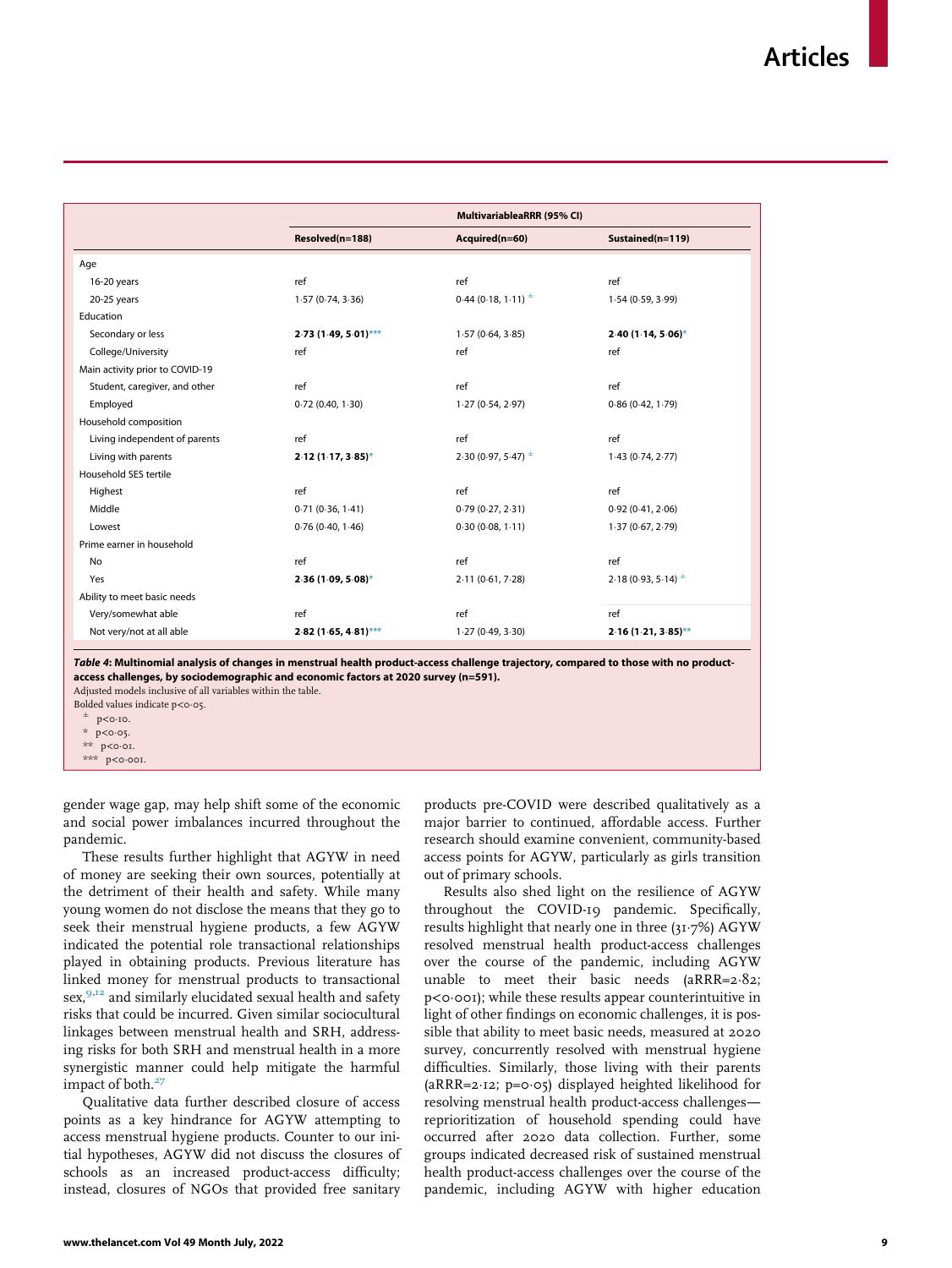<span id="page-9-0"></span>

|                                 | MultivariableaOR (95% CI)                      |                              |
|---------------------------------|------------------------------------------------|------------------------------|
|                                 | Acquired(referent= No Challenge)               | Sustained(referent=Resolved) |
| Age                             |                                                |                              |
| 16-20 years                     | ref                                            | ref                          |
| 20-25 years                     | $0.44(0.16, 1.16)^{1}$                         | 0.93(0.38, 2.30)             |
| Education                       |                                                |                              |
| Secondary or less               | 1.77(0.69, 4.53)                               | 0.91(0.45, 1.85)             |
| College/University              | ref                                            | ref                          |
| Main activity prior to COVID-19 |                                                |                              |
| Student, caregiver, and other   | ref                                            | ref                          |
| Employed                        | 1.09(0.40, 3.02)                               | 1.09(0.52, 2.29)             |
| Household composition           |                                                |                              |
| Living independent of parents   | ref                                            | ref                          |
| Living with parents             | $3.21(1.18, 8.69)$ *                           | 0.66(0.33, 1.34)             |
| Household SES tertile           |                                                |                              |
| Highest                         | ref                                            | ref                          |
| Middle                          | 0.89(0.33, 2.45)                               | 1.43(0.61, 3.34)             |
| Lowest                          | $0.27(0.07, 1.10)^{\pm}$                       | 1.83(0.89, 3.76)             |
| Prime earner in household       |                                                |                              |
| No                              | ref                                            | ref                          |
| Yes                             | 3.91 (0.84, 18.15) <sup><math>\pm</math></sup> | 1.00(0.43, 2.32)             |
| Ability to meet basic needs     |                                                |                              |
| Very/somewhat able              | ref                                            | ref                          |
| Not very/not at all able        | 1.39(0.54, 3.59)                               | 0.72(0.39, 1.33)             |

Table 5: Logistic regression of changes menstrual health product-access challenge trajectories (acquired vs. no challenge and sustained vs. resolved), by sociodemographic and economic factors at 2020 survey.

<span id="page-9-1"></span>Bolded values indicate  $p < 0.05$ .

 $\stackrel{\pm}{\phantom{}_{\sim}} p < 0.10$ .

 $p$ <0 $\cdot$ 05,  $*$ \* $p$ <0 $\cdot$ 01,  $*$  $*$  $p$ <0 $\cdot$ 001.

levels. Such results are promising when considering education as an access point to increased economic standing, thus addressing other potential risks, however, warrant further monitoring as the pandemic continues to unfold.

These results are not without limitations. While the pre-existing cohort of young men and young women was focused on reproductive health and family planning behaviors, baseline (pre-pandemic) data were not collected specific to menstrual health. Pre-pandemic information is necessary to fully disentangle the COVIDspecific issues from endemic barriers to products in this setting. Further details surrounding recent menstruation and type of menstrual hygiene product used were not available, and two additional response options were added at 2021 survey wave. The primary outcome of interest, menstrual health product-access challenge, only captures one aspect of menstrual hygiene management and does not include other important components, such as supportive infrastructure and soap/water usage. $4^{-6}$  Further, all independent variables were measured at 2020 survey, limiting our ability to examine sustained COVID-related risks which may impact menstrual health, specifically inability to meet basic needs. Smaller subgroups may have had limited power to

detected significant changes (i.e., the acquired group). Qualitative data were not linked with quantitative data, as inclusion in the cohort was not an eligibility criterion to FGDs, and qualitative data collection covered a widerange of adolescent SRH needs during the COVID-19 pandemic, limiting depth of analysis specific to menstrual health. Additional data types, such as those examining the supply chain, would be valuable beyond selfreport and could assist in interpretation. Results may not be generalizable to Kenyan AGYW outside of Nairobi's urban communities.

The Kenyan Ministry of Health Menstrual Hygiene Management Policy is a pivotal framework for guiding AGYW's health and sanitation needs by addressing knowledge, stigma, and water sanitation and hygiene needs, with an emphasis on how to decrease these barriers for AGYW within schools.<sup>13</sup> Notably, pre-pandemic product-access challenges were immense<sup>[13](#page-10-10),[14](#page-10-11)</sup>—the COVID-19 pandemic may prove an instrumental policy window to act on endemic gender and health inequities. Additional policies can be enacted to be responsive to the current economic crisis unfolding for AGYW in Nairobi and across Kenya. Accordingly, addressing economicrelated access difficulties must be a top priority to ensure girls are not further kept out of schools and the workforce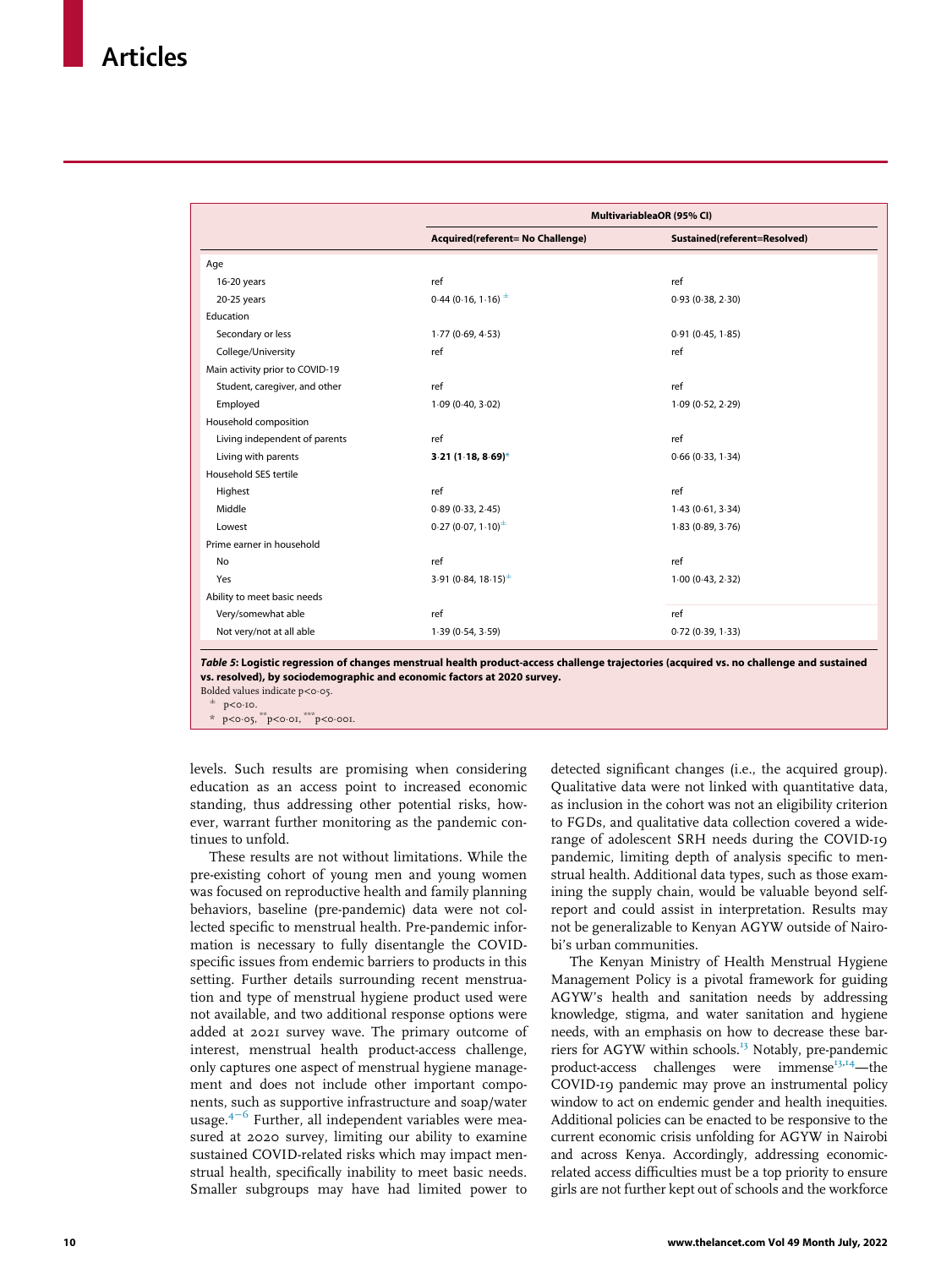<span id="page-10-3"></span>as a result of managing their menstruation during the COVID-19 pandemic and moving forward. Free dignity kits, provided within communities and close to homes can ensure AGYW are able to access products in a convenient manner even during pandemic restrictions and in a way that does not incur shame or stigma. Further provision of economic incentives for menstrual health can ensure AGYW are able to choose products that best fit their lifestyles. The gendered implications of the pandemic will be far-reaching—biological vulnerability and gaps in access to essential products should not keep AGYW from reaching their full potentials.

#### <span id="page-10-5"></span><span id="page-10-4"></span>Contributors

<span id="page-10-6"></span>Shannon N. Wood: literature search, data analysis, data interpretation, writing

Rachel Milkovich: literature search, data analysis, data interpretation, writing

<span id="page-10-7"></span>Mary Thiongo: study design, data collection, data interpretation, writing

<span id="page-10-8"></span>Meagan E. Byrne: study design, figures, data interpretation, writing

<span id="page-10-9"></span>Bianca Devoto: study design, data interpretation, writing

Grace Wamue-Ngare: study design, data interpretation, writing

<span id="page-10-10"></span>Michele R. Decker: study design, data interpretation, writing

<span id="page-10-11"></span>Peter Gichangi: study design, data collection, data interpretation, writing

<span id="page-10-12"></span>All authors read and approved the final version of this manuscript.

### <span id="page-10-13"></span>Declaration of interests

No conflicts of interest to disclose.

### Data Sharing statement

Quantitative data are available upon request from pmadata.org. Qualitative data are not available to maximize participant confidentiality. Please, contact the corresponding author for any query.

#### <span id="page-10-17"></span><span id="page-10-14"></span>Funding

This work was supported, in whole, by the Bill & Melinda Gates Foundation [010481].

#### <span id="page-10-18"></span><span id="page-10-0"></span>References

- [Sommer M, Hirsch JS, Nathanson C, et al. Comfortably, safely, and](http://refhub.elsevier.com/S2589-5370(22)00212-7/sbref0001) [without shame: defining menstrual hygiene management as a pub](http://refhub.elsevier.com/S2589-5370(22)00212-7/sbref0001)lic health issue. Am J Public Health[. 2015;105\(7\):1302–1311.](http://refhub.elsevier.com/S2589-5370(22)00212-7/sbref0001)
- <span id="page-10-16"></span><span id="page-10-15"></span><span id="page-10-1"></span>2 [Chandra-Mouli V, Patel SV, Bobel C, et al. Chapter 46: mapping](http://refhub.elsevier.com/S2589-5370(22)00212-7/sbref0002) [the knowledge and understanding of menarche, menstrual hygiene](http://refhub.elsevier.com/S2589-5370(22)00212-7/sbref0002) [and menstrual health among adolescent girls in low- and middle](http://refhub.elsevier.com/S2589-5370(22)00212-7/sbref0002)income countries. [The Palgrave Handbook of Critical Menstruation](http://refhub.elsevier.com/S2589-5370(22)00212-7/sbref0002) Studies[. Singapore: Palgrave MacMillan; 2020. Chapter 46.](http://refhub.elsevier.com/S2589-5370(22)00212-7/sbref0002)
- <span id="page-10-2"></span>[Chandra-Mouli V, Patel SV. Mapping the knowledge and under](http://refhub.elsevier.com/S2589-5370(22)00212-7/sbref0003)[standing of menarche, menstrual hygiene and menstrual health](http://refhub.elsevier.com/S2589-5370(22)00212-7/sbref0003)

[among adolescent girls in low- and middle-income countries.](http://refhub.elsevier.com/S2589-5370(22)00212-7/sbref0003) Reprod Health[. 2017;14\(1\):1–16.](http://refhub.elsevier.com/S2589-5370(22)00212-7/sbref0003)

- 4 [Hennegan J, Dolan C, Wu M, et al. Measuring the prevalence and](http://refhub.elsevier.com/S2589-5370(22)00212-7/sbref0004) [impact of poor menstrual hygiene management: a quantitative sur](http://refhub.elsevier.com/S2589-5370(22)00212-7/sbref0004)[vey of schoolgirls in rural Uganda.](http://refhub.elsevier.com/S2589-5370(22)00212-7/sbref0004) BMJ Open. 2016;6(12).
- 5 [Hennegan J, Nansubuga A, Smith C, et al. Measuring menstrual](http://refhub.elsevier.com/S2589-5370(22)00212-7/sbref0005) [hygiene experience: development and validation of the Menstrual](http://refhub.elsevier.com/S2589-5370(22)00212-7/sbref0005) [Practice Needs Scale \(MPNS-36\) in Soroti, Uganda.](http://refhub.elsevier.com/S2589-5370(22)00212-7/sbref0005) BMJ Open. [2020;10\(2\).](http://refhub.elsevier.com/S2589-5370(22)00212-7/sbref0005)
- 6 UNICEF. Guidance on Menstrual Health and Hygiene [Internet]. UNICEF; 2019. Available from: [https://www.realreliefway.com/](https://www.realreliefway.com/menstrual-health-and-hygiene%0Awww.unicef.org/wash%0Ahttps://www.unicef.org/wash/files/UNICEF-Guidance-menstrual-health-hygiene-2019.pdf) [menstrual-health-and-hygiene%0Awww.unicef.org/wash-](https://www.realreliefway.com/menstrual-health-and-hygiene%0Awww.unicef.org/wash%0Ahttps://www.unicef.org/wash/files/UNICEF-Guidance-menstrual-health-hygiene-2019.pdf) %[0Ahttps://www.unicef.org/wash/files/UNICEF-Guidance-men](https://www.realreliefway.com/menstrual-health-and-hygiene%0Awww.unicef.org/wash%0Ahttps://www.unicef.org/wash/files/UNICEF-Guidance-menstrual-health-hygiene-2019.pdf)[strual-health-hygiene-2019.pdf](https://www.realreliefway.com/menstrual-health-and-hygiene%0Awww.unicef.org/wash%0Ahttps://www.unicef.org/wash/files/UNICEF-Guidance-menstrual-health-hygiene-2019.pdf).
- [Hennegan J, Shannon AK, Rubli J, et al. Women's and girls' expe](http://refhub.elsevier.com/S2589-5370(22)00212-7/sbref0007)[riences of menstruation in low-and middle-income countries: a sys](http://refhub.elsevier.com/S2589-5370(22)00212-7/sbref0007)[tematic review and qualitative metasynthesis.](http://refhub.elsevier.com/S2589-5370(22)00212-7/sbref0007) PLoS Medicine. [2019;16:1–40.](http://refhub.elsevier.com/S2589-5370(22)00212-7/sbref0007)
- 8 [Tegegne TK, Sisay MM. Menstrual hygiene management and](http://refhub.elsevier.com/S2589-5370(22)00212-7/sbref0008) [school absenteeism among female adolescent students in North](http://refhub.elsevier.com/S2589-5370(22)00212-7/sbref0008)east Ethiopia. [BMC Public Health](http://refhub.elsevier.com/S2589-5370(22)00212-7/sbref0008). 2014;14(1):1–14.
- [Mason L, Nyothach E, Alexander K, et al. We keep it secret so no](http://refhub.elsevier.com/S2589-5370(22)00212-7/sbref0009) [one should know" - a qualitative study to explore young schoolgirls](http://refhub.elsevier.com/S2589-5370(22)00212-7/sbref0009) [attitudes and experiences with menstruation in rural Western](http://refhub.elsevier.com/S2589-5370(22)00212-7/sbref0009) Kenya. PLoS One[. 2013;8\(11\).](http://refhub.elsevier.com/S2589-5370(22)00212-7/sbref0009)
- 10 [Hennegan J, OlaOlorun FM, Oumarou S, et al. School and work](http://refhub.elsevier.com/S2589-5370(22)00212-7/sbref0010) [absenteeism due to menstruation in three West African countries:](http://refhub.elsevier.com/S2589-5370(22)00212-7/sbref0010) [findings from PMA2020 surveys.](http://refhub.elsevier.com/S2589-5370(22)00212-7/sbref0010) Sex Reprod Heal Matters. [2021;29\(1\).](http://refhub.elsevier.com/S2589-5370(22)00212-7/sbref0010)
- 11 [Kuhlmann AS, Henry K, Wall LL. Menstrual hygiene management](http://refhub.elsevier.com/S2589-5370(22)00212-7/sbref0011) [in resource-poor countries.](http://refhub.elsevier.com/S2589-5370(22)00212-7/sbref0011) Obstet Gynecol Surv. 2017;72(6):356– [376.](http://refhub.elsevier.com/S2589-5370(22)00212-7/sbref0011)
- 12 [Phillips-Howard PA, Otieno G, Burmen B, et al. Menstrual needs](http://refhub.elsevier.com/S2589-5370(22)00212-7/sbref0012) [and associations with sexual and reproductive risks in rural kenyan](http://refhub.elsevier.com/S2589-5370(22)00212-7/sbref0012) [females: a cross-sectional behavioral survey linked with HIV preva-](http://refhub.elsevier.com/S2589-5370(22)00212-7/sbref0012)lence. [J Women'](http://refhub.elsevier.com/S2589-5370(22)00212-7/sbref0012)s Heal. 2015;24(10):801-811.
- 13 Republic of Kenya Ministry of Health. Menstrual Hygiene Manage-ment Policy: 2019-2030 [Internet]. 2019. Nairobi. Available from: [https://www.health.go.ke/wp-content/uploads/2020/05/MHM-](https://www.health.go.ke/wp-content/uploads/2020/05/MHM-Policy-11-May-2020.pdf)[Policy-11-May-2020.pdf](https://www.health.go.ke/wp-content/uploads/2020/05/MHM-Policy-11-May-2020.pdf).
- 14 USAID, UKaid. Afri-Can Trust: Empowering Women and Girls through Affordable Sanitary Pads [Internet]. 2015. Available from: [www.abtassociates.com.](http://www.abtassociates.com)
- 15 Hallet V. What Kenya Can Teach The U.S. About Menstrual Pads [Internet]. NPR Goats and Soda. 2016 [cited 2021 Nov 21]. Available [https://www.npr.org/sections/goatsandsoda/2016/05/10/](https://www.npr.org/sections/goatsandsoda/2016/05/10/476741805/what-kenya-can-teach-the-u-s-about-menstrual-pads) [476741805/what-kenya-can-teach-the-u-s-about-menstrual-pads.](https://www.npr.org/sections/goatsandsoda/2016/05/10/476741805/what-kenya-can-teach-the-u-s-about-menstrual-pads)
- 16 [Decker MR, Wood SN, Thiongo M, et al. Gendered health, eco-](http://refhub.elsevier.com/S2589-5370(22)00212-7/sbref0016)[nomic, social and safety impact of COVID-19 on adolescents and](http://refhub.elsevier.com/S2589-5370(22)00212-7/sbref0016) [young adults in Nairobi, Kenya.](http://refhub.elsevier.com/S2589-5370(22)00212-7/sbref0016) PLoS One. 2021;16:(11) e0259583.
- 17 [Karp C, Moreau C, Sheehy G, et al. Youth relationships in the era](http://refhub.elsevier.com/S2589-5370(22)00212-7/sbref0017) [of COVID-19: a mixed-methods study among adolescent girls and](http://refhub.elsevier.com/S2589-5370(22)00212-7/sbref0017)
- [young women in Kenya.](http://refhub.elsevier.com/S2589-5370(22)00212-7/sbref0017) J Adolesc Heal. 2021;69(5):754–761. 18 [Wood SN, Karp C, OlaOlorun F, et al. Trends in the need for and](http://refhub.elsevier.com/S2589-5370(22)00212-7/sbref0018) [use of contraception before and during COVID-19 in four sub-](http://refhub.elsevier.com/S2589-5370(22)00212-7/sbref0018)[Saharan African geographies: results from population-based](http://refhub.elsevier.com/S2589-5370(22)00212-7/sbref0018) [national or regional cohort surveys.](http://refhub.elsevier.com/S2589-5370(22)00212-7/sbref0018) Lancet Glob Heal. 2021;9:e793–  $e801$
- 19 Jahan N. Bleeding during the pandemic: the politics of menstrua-tion. Sex Reprod Heal Matters [Internet]. 2020;28(1). Available from: <https://doi.org/10.1080/26410397.2020.1801001>.
- 20 [Hensen B, Gondwe M, Phiri M, et al. Access to menstrual hygiene](http://refhub.elsevier.com/S2589-5370(22)00212-7/sbref0020) [products through incentivised, community-based, peer-led sexual](http://refhub.elsevier.com/S2589-5370(22)00212-7/sbref0020) [and reproductive health services before and during the COVID-19](http://refhub.elsevier.com/S2589-5370(22)00212-7/sbref0020) [pandemic: findings from the Yathu Yathu trial.](http://refhub.elsevier.com/S2589-5370(22)00212-7/sbref0020) BMC Public Health. [2022;22\(554\):1–11.](http://refhub.elsevier.com/S2589-5370(22)00212-7/sbref0020)
- 21 Sommer M, Phillips-Howard PA, Gruer C, et al. Menstrual product insecurity resulting from covid-19-related income loss, United States. Am J Public Health [Internet]. 2020;112(4):675–684. Available from: <https://doi.org/10.1038/s41558-020-0883-0>.
- 22 Our World in Data. Policy Responses to the Coronavirus Pandemic −Statistics and Research [Internet]. cited 2022 Jan 26. Available from: [https://ourworldindata.org/policy-responses-covid.](https://ourworldindata.org/policy-responses-covid)
- 23 Johns Hopkins University. COVID-19 Dashboard [Internet]. 2021 [cited 2021 Feb 19]. Available from: [https://www.arcgis.com/apps/](https://www.arcgis.com/apps/opsdashboard/index.html#/bda7594740fd40299423467b48e9ecf6)  $\frac{1}{\log^2\sqrt{4\pi}}$ [opsdashboard/index.html#/bda7594740fd40299423467](https://www.arcgis.com/apps/opsdashboard/index.html#/bda7594740fd40299423467b48e9ecf6) b<sub>4</sub>8e9ecf6.